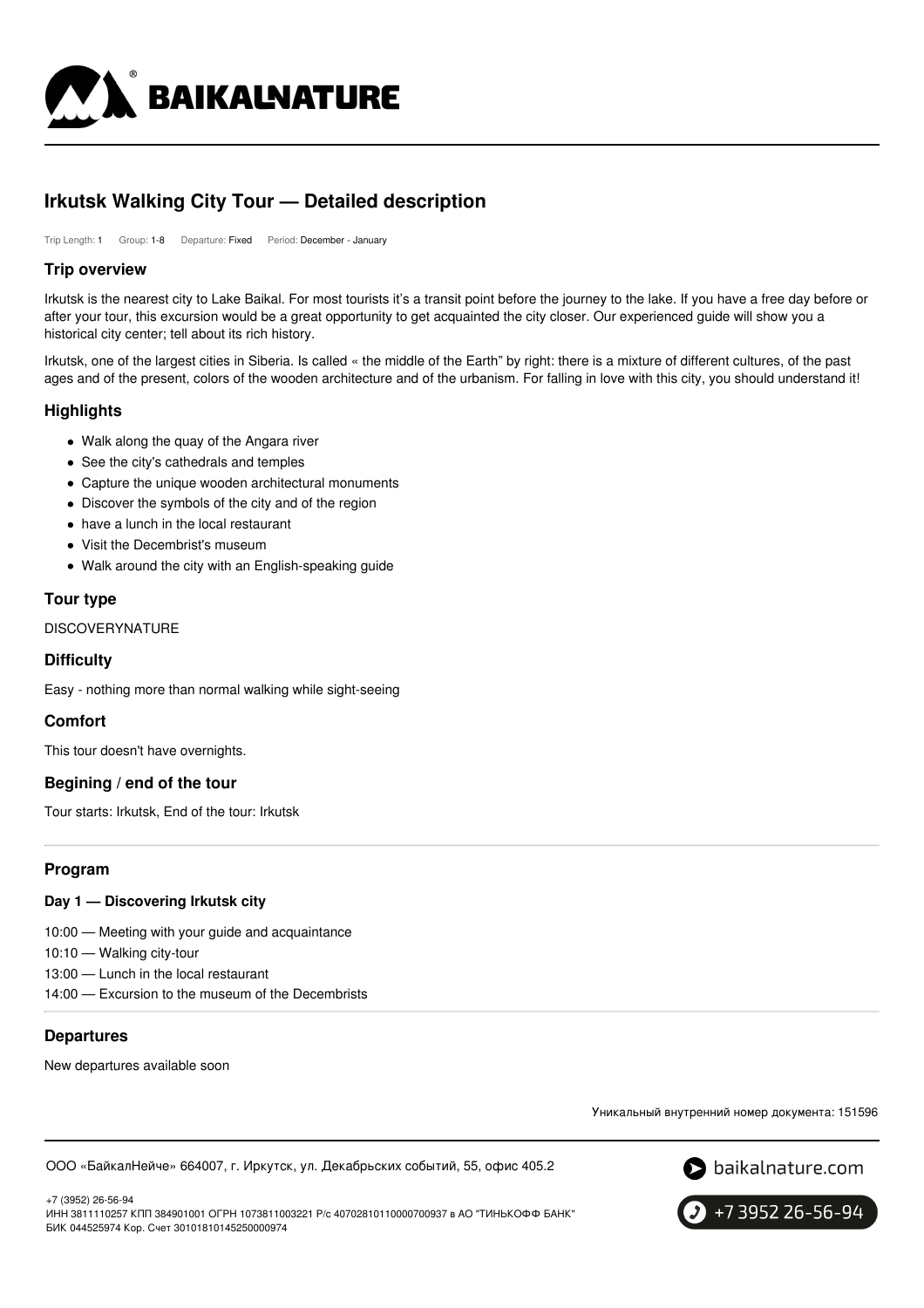

## **Note**

The price is indicated for a group of 4 persons minimum. If there less people in the group, the supplement is applied: - for a group of 3 participants, the supplement is 600 roubles / per person; - for a group of 2 participants, the supplement is 2000 roubles / per person; - for an individual traveller the supplement is 5500 roubles. The programme can be organised all the year round. According to your suggestions, the program can be extended by supplement visits and activities.

## **What's included**

**Price includes**

- English-speaking guide
- Excursions and visits as per itinerary
- Lunches

**Price does not include**

- Personal expenses and tips
- Optional activities
- Transport

## **Meals**

If you are a vegetarian or have any particular preferences, please let us know, so we could adapt the menu.

#### **Visa**

You need a tourist visa to travel to Russia. It can be issued for a maximum period of 30 days. Your passport has to be valid for at least six months after the expiry date of your visa and to have at least two blank pages.

BaikalNature offers visa support and has created "BaikalNature letter of invitation" package. If you buy a BaikalNature tour, this package is absolutely free; when you buy any other BaikalNature service, you will have to pay for this package. For more information please conact your nearest Russian Embassy or Visa Application Center.

## **Money**

The Russian currency is ruble. In all cities and many large villages of Russia, you can easily withdraw rubles, using a Visa or MasterCard, from ATMs, located in banks, department stores or hotel lobbies, some of them are open 24 hours a day. If you have euros or dollars with you, exchange offices will allow you to change them easily in the cities, seldom in the countryside. However, it can be difficult to exchange traveler's checks, even in cities.

## **Tipping**

All persons who compose the BaikalNature travel team (guides, drivers, cooks, etc.) are paid a decent wage for their services and do not expect any tips from you. So you have no obligation to leave anything. If you really want to express your satisfaction by leaving a gratuity, and if it is in foreign currency, be aware that torn or glued coins and banknotes cannot be exchanged. Anyway, thank you for your tips, left at your discretion in envelopes.

## **Medical Form**

No particular physical condition is required.

## **Emergency Contact**

You can contact BaikalNature by phone: +73952 26 56 94. In addition, your call will be forwarded to your manager, reachable 7/7.

## **Legal Mentions**

Professional Guarantees: BaikalNature LLC (ООО "БайкалНейче"), United Federal Register of Tour Operators number: RTO 009402. Financial Guarantee: "Gaide insurance company" JSC (АО "Страховая компания Гайде"). Insurance contract N 10058/21-49 from October 08, 2021. Amount of coverage: 500 000 RUB. Legal and actual address: BaikalNature LLC 119А Dekabrskikh Sobyti Str., office 13 664007 Irkutsk Russia

Уникальный внутренний номер документа: 151596

ООО «БайкалНейче» 664007, г. Иркутск, ул. Декабрьских событий, 55, офис 405.2



+7 (3952) 26-56-94 ИНН 3811110257 КПП 384901001 ОГРН 1073811003221 Р/с 40702810110000700937 в АО "ТИНЬКОФФ БАНК" БИК 044525974 Кор. Счет 30101810145250000974